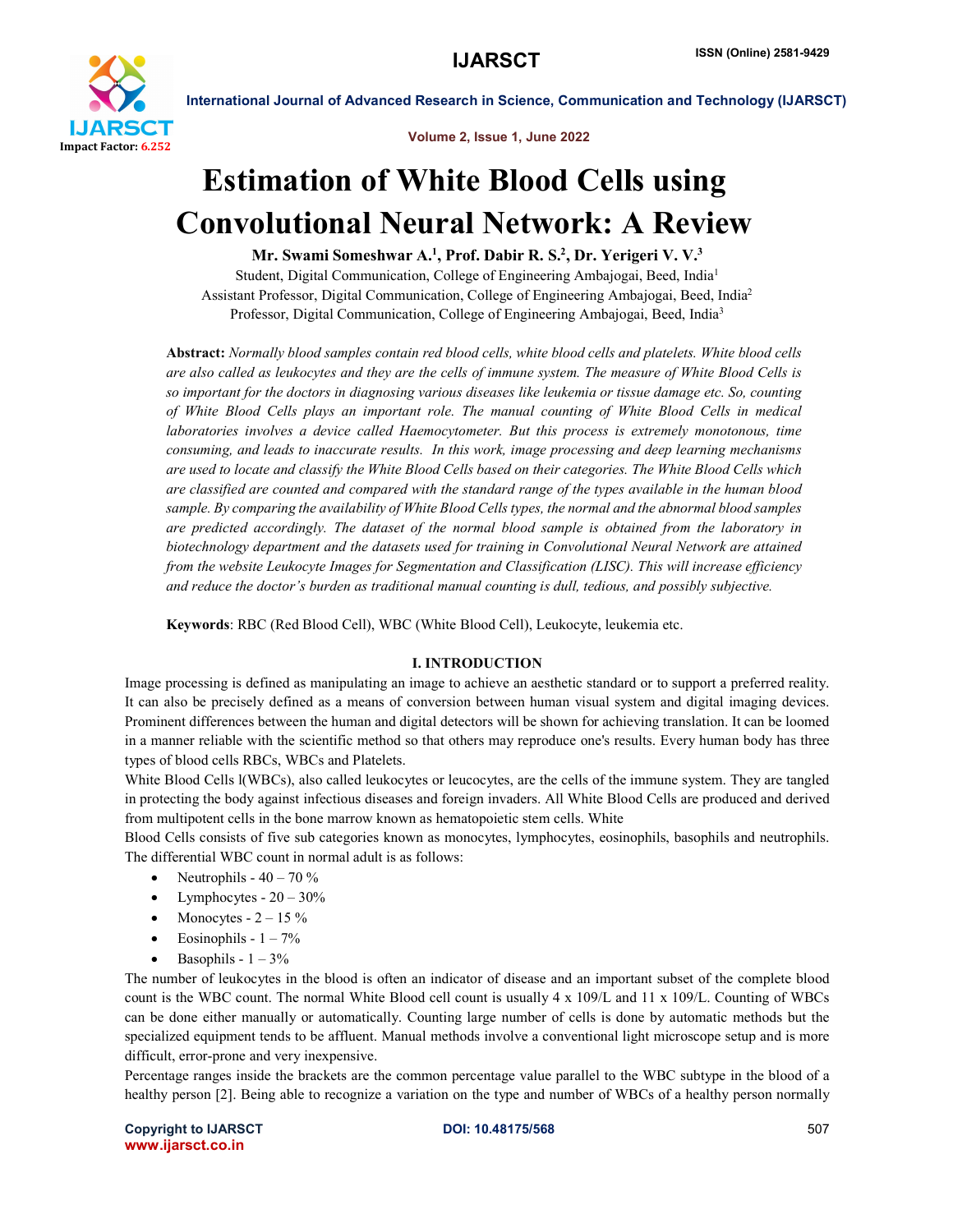

### Volume 2, Issue 1, June 2022

serves as an indicator for various diseases [3]. Excessive monocyte and eosinophil count could be an indication of bacterial infection.

An increase in lymphocyte count could be an indication of AIDS (Acquired Immune Deficiency Syndrome). While, inflated count of neutrophil could suggest cancer [4]. Thus, generating a method which could accurately classify and count the number of WBC as per subclass is becoming a more important issue.

Traditionally, WBC classification and counting is being done manually by hematology experts with the use of a microscope. However, due to the complexity of the procedure, the process could be time consuming and is prone to error [5].

Currently, in the advancement of image processing, numerous research and alternative methodologies have been proposed for WBC classification and counting. Although some of this research was able to generate accurate results in WBC counting by utilizing various WBC segmentation techniques such as fuzzy c means and snake [6], color space conversion incorporated with Otsu's algorithm [7], machine vision system [8], and k-means clustering [9] the focus of their research was mainly for determining the number of WBCs. While other research on the other hand focused on devising a methodology that could execute both counting and classifying WBCs as per its subtype [10][11][12] these a fore mentioned methods can still be improved further to generate a more accurate result.

Thus, this research intends to introduce an innovative approach that could simultaneously segment, classify, an count WBCs based on microscopic blood images by utilizing the authors' previous study which could accurately and efficiently segment white blood cells using saturation component of HSV color model and blob analysis. Then, incorporate CNN for classification and counting.

White blood cells (WBCs) are a part of the immune system. They help fight infection and defend the body against other foreign materials. Different types of white blood cells have different jobs. Some are involved in recognizing intruders. Some kill harmful bacteria. Others make antibodies to protect your body against exposure to bacteria and viruses.

### II. LITERATURE REVIEW

- 1. Rosyadi et al. conducted research that is able to classify WBC from blood cell images taken from blood smear samples using digital microscope. The researchers utilized Otsu threshold method for segmentation and K-Means clustering method for classification. Based on their research it was concluded that upon execution of k-means clustering to classify and count WBC, the most significant geometry feature is its circularity generating an accuracy of 67%.
- 2. Alternatively, Gautam et al. proposed a method which utilizes Naïve Bayes classifier and morphological features to classify WBC. The features which the researchers used to train their system were; area, eccentricity, perimeter and circularity. The proposed method was able to generate 80.88% accuracy [11].
- 3. In the pursuit to further improve the accuracy of previous papers, Yu et al. proposed a method which uses CNN to automatically classify WBCs. The researchers utilized the network architectures; ResNet50, Inception V3, VGG 16, VGG 19, and Xception. The proposed method was able to generate an accuracy of 88.5% [10]. Recently, the study on the field of CNN showed to be increasingly significant in the advancement of image classification. There have been various types of CNN that was used by previous researchers. However, recent models proved to be more efficient on the improvement of image classification accuracy specifically on tasks such as object detection and segmentation. Thus, the proposed method in this paper utilized the models AlexNet, ResNet101, and GoogleNet for WBC classification. AlexNet was a winning model in the ILSVRC 2012 (ImageNet Large Scale Visual Recognition Challenge), GoogleNet is the winner of ILSVRC 2014 [13], and ResNet with 152 layers won ILSVRC 2015 [14].
- 4. Yuehua Liu, Feilong Cao, Jianwei Zhao, and Jianjun Chu [1] introduced a new approach for locating the WBC and sub image segmentation. It is noted that almost all the WBCs have two characteristics 1) The compactness of edges in the edge map produced using the Canny detector is always concerted I regions with WBCs.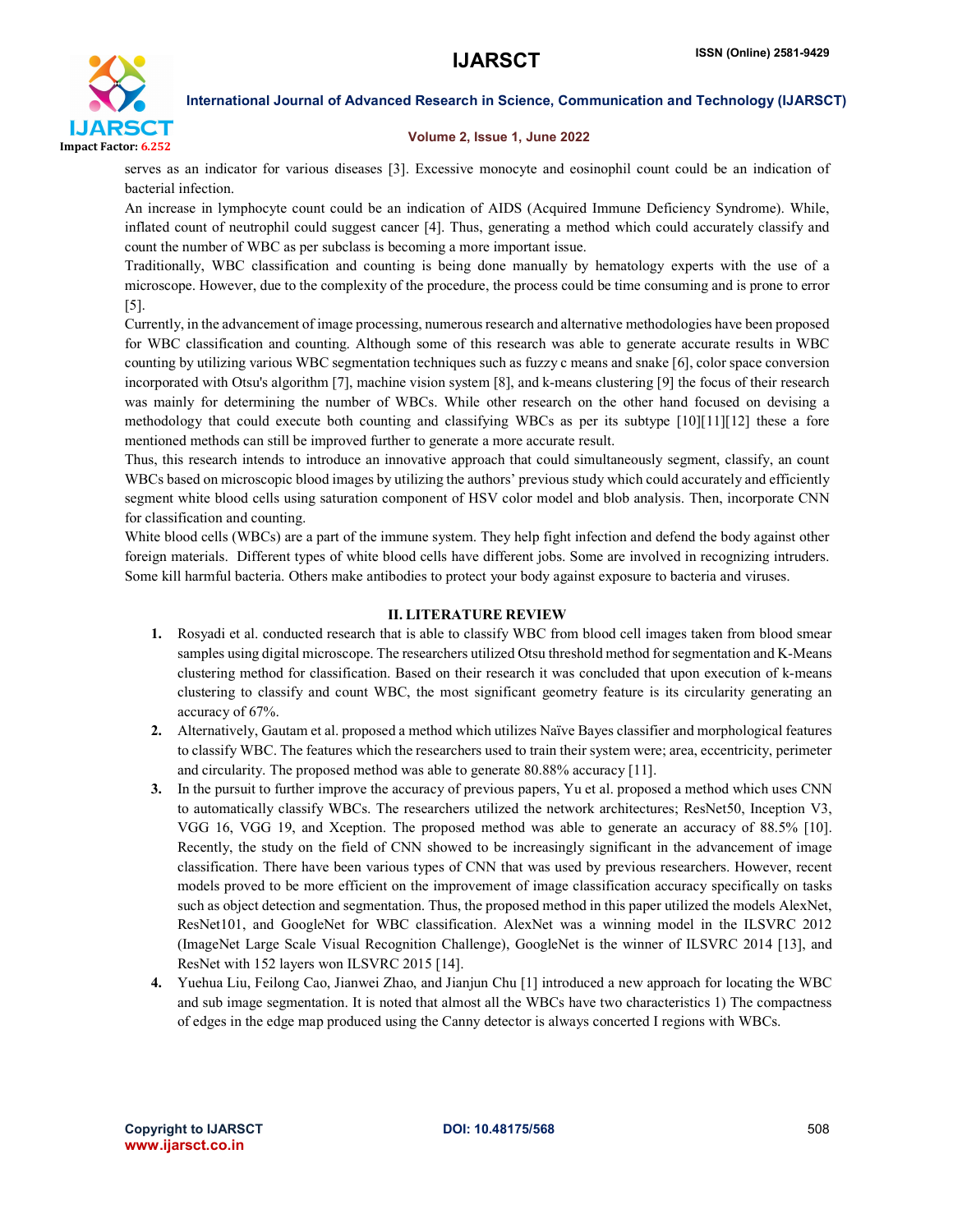

### Volume 2, Issue 1, June 2022

## III. PROPOSED SYSTEM

This section provides the detailed description of the proposed Estimation of White Blood cells using image processing techniques. The microscopic image of the blood sample is taken as the input where blood samples contain RBCs, WBCs and platelets. The first step involved is pre-processing where the RBCs and platelets are removed. The proposed system works as follows.

### A. Pre-processing:

- Pre-processing step involves
	- 1. Removal of RBCs
	- 2. Removal of Platelets



Figure 3.1: Removed RBC Image



Figure 3.2: Located WBC

## B. Classification of WBC

- The classification of WBC is performed by Convolutional Neural Network. The 5 types of WBC images are trained by the layers available in CNN and the features are extracted accordingly
- The located WBC in a window is given as the input to the trained CNN and the particular type located is classified. Layers used in CNN are
	- 1. Input Layer
	- 2. Convolution Layer
	- 3. Batch Normalization Layer

Copyright to IJARSCT **DOI: 10.48175/568** 509 www.ijarsct.co.in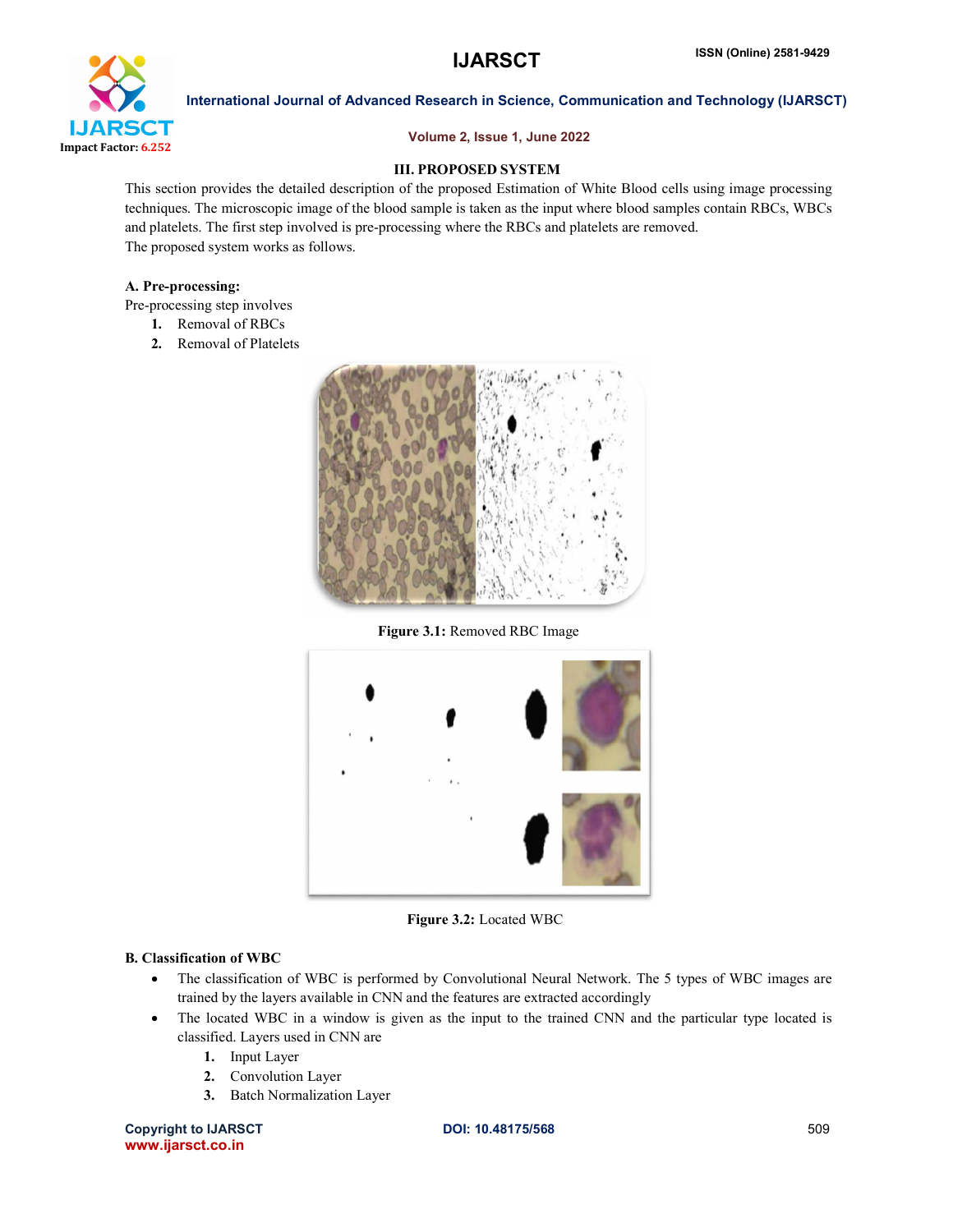

### Volume 2, Issue 1, June 2022

- 4. Rectified Linear Unit Layer
- 5. Max Pooling Layer
- 6. Fully Connected Layer
- 7. Softmax Layer
- 8. Classification Layer

### C. Counting of WBC:

After the WBCs are classified according to their types the available WBCs in blood sample are counted. For each type of WBC, the percentage available in the blood sample is calculated and the result is compared with the standard range of availability in blood samples. Through this the normal and the abnormal blood samples can be identified.

### IV. DESIGN OF CNN-BASED CLASSIFIERS

An CNN uses a feed-forward method for neurons feeding and back propagation for parameters training. The main advantage of the CNN approach is its ability to extract topological properties from the raw Gray-scale image automatically and generate a prediction to classify high-dimensional patterns. An CNN is composed of two distinct parts.

The first part consists of several layers that extract features from the input image pattern by a composition of convolutional and sub-sampling layers. Conceptually, visual features from local receptive fields [15] are extracted by an extended 2D convolution approach to gain the appropriate spatially local correlation present in the input images. Since the precise location of an extracted feature is inconsequent and dispensable, resolution reduction by 2 of the features is followed through the sub-sampling layers. The second distinct part categorizes the pattern into classes. In general, an CNN consists of three different layers: convolution layer, sub-sampling (max-pooling) layer and an ensemble of fully connected layers. In the current study, we use an CNN with the architecture of LeNet5 [15], see Figure 5.



Figure 5: LeNet-5 Structure in Modelling CNN for a 28×28 Input Image

In the first layers (properties extractors) convolutional filters in a  $5\times 5$  pixels window is applied over the image. It is highly recommended to add two blank pixels at each four directions to avoid missing real data at each border in convolution computations.

The number of alternative three main layers depends on input database and can be varied between different input size to get better performance and confidence. In this work a LeNet5 with eight layers is used (including first layer as input gray-scale image and also output layer). Each convolution layer (C-layers) has different feature maps, C1 is composed of 6 units while C3 has 16 and C5 has 120 units. Also because of convolution windows size  $(5\times5)$  and input size  $(28\times28)$ , the size of each convolution layer is defined as shown in Fig. 3: C1 is  $28 \times 28$ , C3  $10 \times 10$ , and C5 is  $1 \times 1$ , a single neuron.

## **REFERENCES**

[1] T. Rosyadi, A. Arif, Nopriadi, B. Achmad and Faridah, "Classification of Leukocyte Images Using K-Means Clustering Based on Geometry Features," in 6th International Annual Engineering Seminar (InAES), Yogyakarta, Indonesia, 2016.

Copyright to IJARSCT **DOI: 10.48175/568** 510 www.ijarsct.co.in